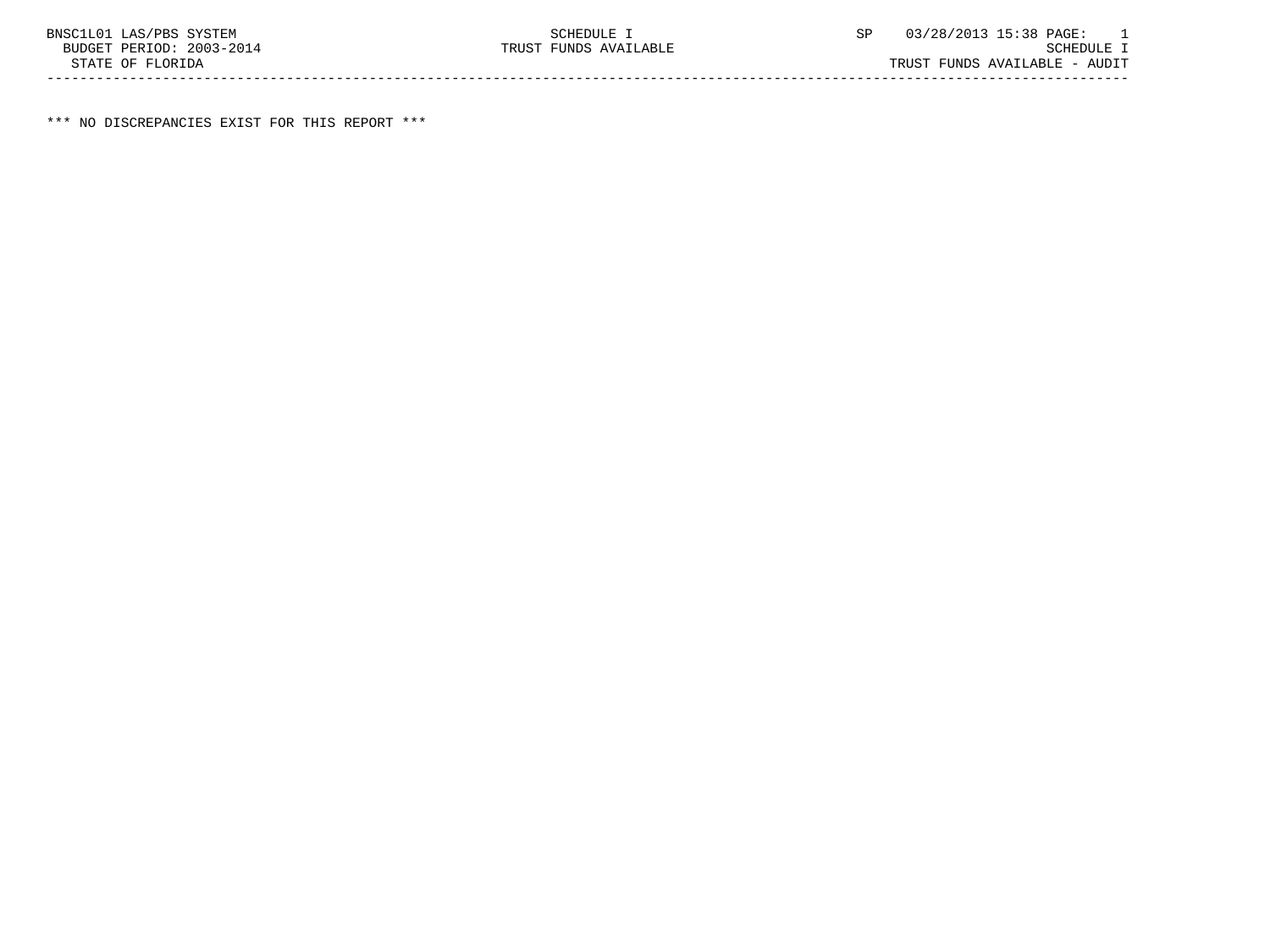-----------------------------------------------------------------------------------------------------------------------------------

| FY 2013-14 FY 2013-14 |                         |
|-----------------------|-------------------------|
|                       | AGY FIN REQ AGY AMD REQ |
| COL A12               | COL A14                 |

## LEGAL AFFAIRS/ATTY GENERAL 41000000

### FUND: FEDERAL GRANTS TRUST FUND 2261

SECTION I: DETAIL OF REVENUES

|                                                                                                         | REVENUE CAP SVC<br>CODE                                  | CHG %      | AUTH                                 | MATCHING %<br>ST I/C LOC I/C                     | CFDA<br>NO.                            |                                                  |                                                  |
|---------------------------------------------------------------------------------------------------------|----------------------------------------------------------|------------|--------------------------------------|--------------------------------------------------|----------------------------------------|--------------------------------------------------|--------------------------------------------------|
| 01 GRANT DEPT HHS-MCFU<br>07 US VICTIM ASSISTANCE<br>08 US VICTIM COMPENSATION<br>11 CITY/COUNTY GRANTS | 000700 NO 0.0<br>000700 NO 0.0<br>000700 NO<br>000810 NO | 0.0<br>0.0 | 20.112<br>20.112<br>20.112<br>20.112 | $0.25$ C<br>0.00<br>0.00<br>0.00<br>0.00<br>0.00 | 0.00 93.775<br>0.20 C 16.575<br>16.576 | 13,794,996<br>21,782,851<br>9,053,000<br>219,940 | 14,394,996<br>21,782,851<br>9,053,000<br>219,940 |

#### TOTAL TO LINE B IN SECTION IV

| TOTAL<br>m <sub>c</sub><br>.≺ECT <sup>-</sup><br>ΟN<br>N.<br>NH:<br>. . | . 785<br>78'<br>44<br>$4 -$<br>$\overline{a}$                     |
|-------------------------------------------------------------------------|-------------------------------------------------------------------|
|                                                                         | _____________<br>_____________<br>-------------<br>-------------- |

## SECTION II: DETAIL OF NONOPERATING EXPENDITURES

|                                                                                                             | OBJECT<br>CODE             | TRANSFER<br>TO BE | <b>CFDA</b><br>NO. |        |                                                            |
|-------------------------------------------------------------------------------------------------------------|----------------------------|-------------------|--------------------|--------|------------------------------------------------------------|
| 02 TRANSFER TO ADMIN TRUST FUND<br>03 EXCESS TRUST AUTHORITY IN VICTIMS GRANTS<br>07 TRANSFER TO GR - SWCAP | 810000<br>899000<br>810000 | 41100500          |                    | 57,235 | 1,072,419 1,072,419<br>$9,782,116 - 9,782,116 -$<br>57,235 |
| TOTAL TO LINE E IN SECTION IV                                                                               |                            |                   |                    |        | $8,652,462 - 8,652,462 -$                                  |
| SECTION III: ADJUSTMENTS                                                                                    | OBJECT<br>CODE             |                   |                    |        |                                                            |
|                                                                                                             |                            |                   |                    |        |                                                            |
| TOTAL TO LINE H IN SECTION IV                                                                               |                            |                   |                    |        |                                                            |

# SECTION IV: SUMMARY

| UNRESERVED FUND BALANCE - JULY 1               | A)            |              |              |
|------------------------------------------------|---------------|--------------|--------------|
| ADD: REVENUES (FROM SECTION I)                 | (B)           | 44,850,787   | 45,450,787   |
| TOTAL FUNDS AVAILABLE (LINE A + LINE B)        | (C)           | 44,850,787   | 45,450,787   |
| LESS: OPERATING EXPENDITURES                   | $\setminus D$ | 53,503,249   | 54, 103, 249 |
| LESS: NONOPERATING EXPENDITURES (SECTION II)   | Έ)            | $8,652,462-$ | $8.652.462-$ |
| LESS: FIXED CAPITAL OUTLAY (TOTAL ONLY)        | F)            |              |              |
| UNRESERVED FUND BALANCE - JUNE 30 - BEFORE ADJ | (G)           |              |              |
| NET ADJUSTMENTS (FROM SECTION III)             | Ή)            |              |              |
| ADJUSTED UNRESERVED FUND BALANCE - JUNE 30     | $\bot$        |              |              |